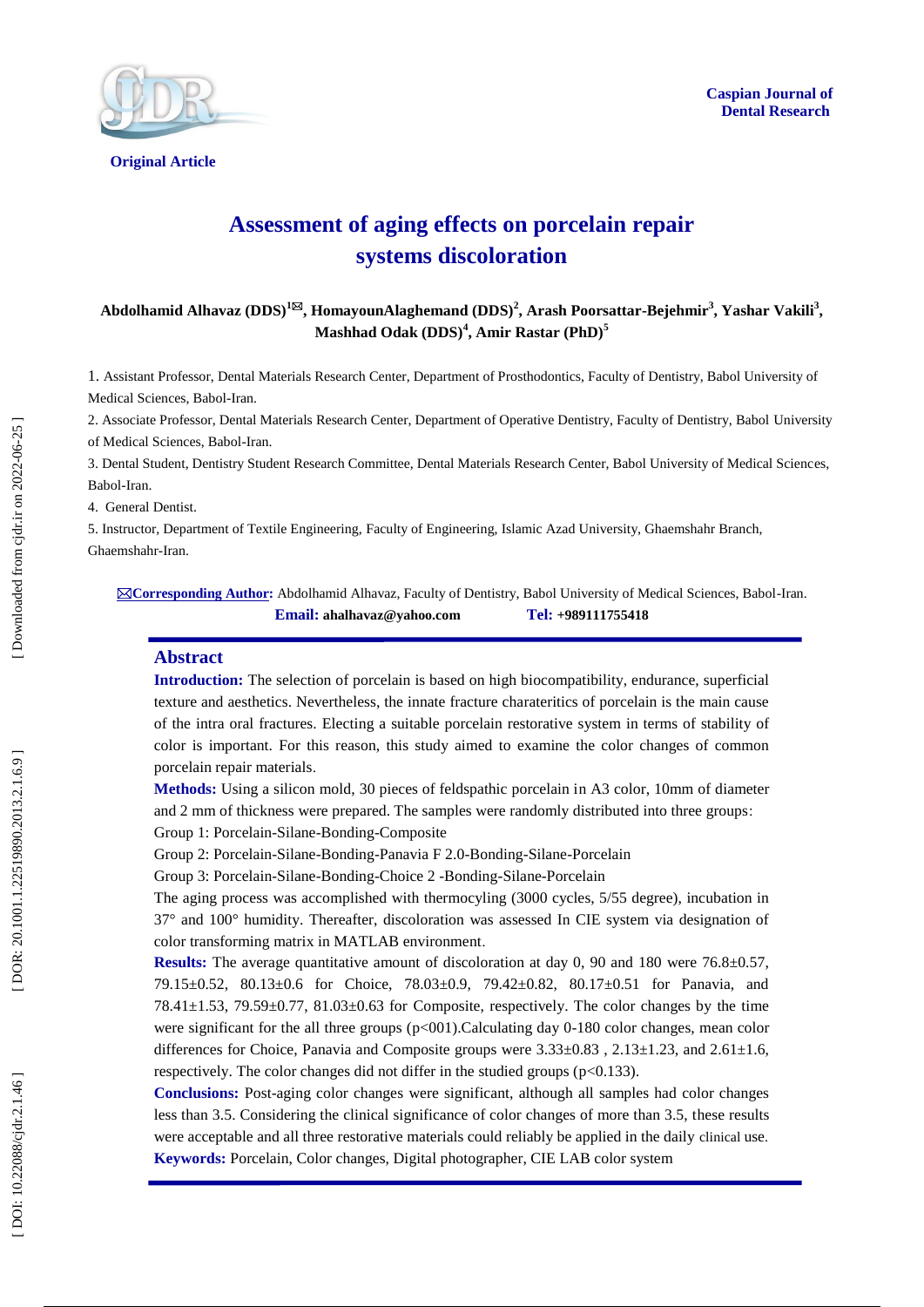

# **بررسی آزمایشگاهی تاثیر Aging برتغییررنگ سیستم های ترمیم پرسلن**

## **چکیده**

<mark>مقدمه</mark>: انتخاب پرسلن به عنوان یک رستوریشن بر اساس سازگاری زیستی عالی، استحکام، فرم سطحی و زیبایی ان می باشد. با این وجود، خاصیت ذاتی شکنندگی آن، عامل اصلی شکست این رستوریشن ها در داخل دهان است. برای ترمیم شکستگی پرسلن روش های مختلفی پیشنهاد شده است. انتخاب یک روش ترمیم پرسلن با خصوصیات مناسب از لحاظ ثبات رنگ حایز اهمیت است. لذا بر آن شدیم تغییرات رنگ مواد رایج ترمیم پرسلن را مورد بررسی قرار دهیم.

**مواد و روش ها:** در این مطالعه ی آزمایشگاهی با استفاده از مولد سیلیکونی ۳۰ قطعه پرسلن فلدسپاتیک ( Ceramco ا رنگ A3 و به قطر ۱۰ میلیمتر و به ضخامت ۲ میلیمتر آماده گردید. سپس نمونه ها به طور تصادفی به سه گروه ده  $\left( 3\right)$ تای*ی* بصورت زیر تقسیم م*ی* شدند:

۱– پرسلن–سایلن–عامل باندینگ–کامپوزیت مستقیم ۲– پرسلن–سایلن–عامل باندینگ–سمان دوال کیور( panavia F2 -عامل باندینگ-سایلن-پرسلن ٣- پرسلن-سایلن-عامل باندینگ-سمان لایت کیور (Choice 2)-عامل باندینگ-سایلن-پرسلن شرایط Aging نمونه ها شامل ۳۰۰۰ دور ترموسایکلینگ (°S.°55 c) و قرار گیری داخل انکوباتور در دمای ۳۷ درجه و رطوبت ۱۰۰٪ بود. از نمونه ها در روز صفر و بعد از ۹۰ و ۱۸۰ روز Aging فتوگراف به وسیله دوربین دیجیتال تهیه شد. سپس درجِه تغییر رنگ عکس ها بر اساس سیستم رنگ CIE Lab طراحی ماتریکس تبدیل رنگ در محیط نرم افزار MATLAB محاسبه شد.

**یافته ها:** میزان E (در سیستم رنگ (Commission International d 'Eclairage (CIE Lab) هیانگین گروه ها در زمان های صفر، ۹۰ و ۱۸۰ روز در گروه Choice به ترتیب ۰/۵۷+۱/۵۲ ، ۷۹/۱۵±۰/۵۲ و ۸۰/۱۳±۰/۶ بود. این مقادیر برای Panavia به ترتیب ۹/۰+۳±۰/۸۲، ۲۸/۰۲±۰/۵۲ و ۸۰/۱۷±۰/۵۱ بوده و برای گروه Composite به نرتیب ۷۵/۴۱±۱/۵۲، ۷۷/۵۹±۰/۷۷ و ۸۱/۰۳±۰/۶۳ بدست آمد.

این تغییرات رنگ در طی زمان در هر سه گروهOO1 Choice و Panavia  $F(2,18) = 79.7$  p< 0.001 p<0.001 ،Composite ،(F(2,11.03) = 18.36 ,p<0.001 ،Composite ،(F(2,11.03) معنی دار بود p<0.001). محاسبه ی مقدار تغییرات رنگ در بازه ۰ تا ۱۸۰ روز میانگین تغییرات رنگ در گروه سمان لایت کیور۲۸'،۳۳±۳،۳۳، در گروه سمان دوال کیور ۲/۱۲±۲/۱۲ و در گروه کامپوزیت ۲/۶±۲/۶۱ بدست آمد. تغییرات رنگ بین .  $\rm{F}(2,16.98)\,{=}\,2.18\;$   $\rm{p}{=}\,0.133,$ گروه ها در طول زمان مطالعه از لحاظ آماری متفاوت نبودند. **نتیجه گیری:** تغییرات رنگ بعد از Aging معنی دار می باشد گرچه از لحاظ بالینی با توجه به 3.5>E∆ تغییرات

رنگ، قابل قبول بوده و هر سه ماده بکار رفته بصورت قابل اطمینانی در کلینیک قابل استفاده روزمره می باشند.

و**اژگان کلیدی:** پرسلن، سمان رزینی، تغییررنگ، دوربین دیجیتال، سیستم رنگ CIE Lab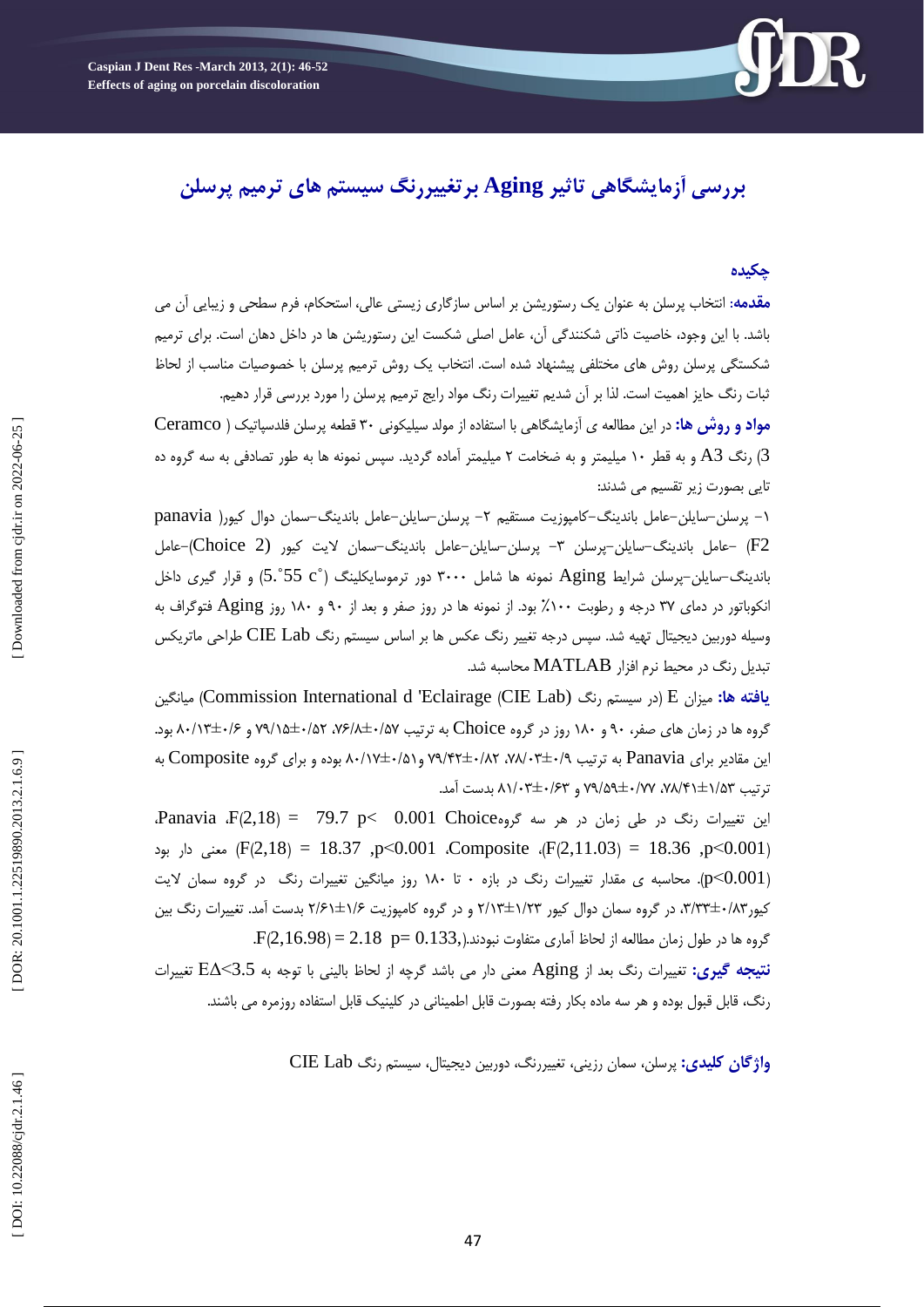

## **Introduction**

Color has always enchanted human being. It is represented in early cave paintings, art of porcelains, and textile fabrics. A color is perceived via reflection or transillumination of whole white spectrum or part of it (1, 2). The human visual system can distinguish three color parameters. These three color parameters are chroma, hue and value (3). Hue is the attribute that most readily distinguishes one color from other colors, for example reds, greens and blues.

Value or brightness indicates the lightness or darkness of a hue (4, 5). Sometimes value is defined by the degree of grayness, but value is a quality, not a quantity and this definition is wrong (2). Value is the most important characteristic during color selection and is independent of hue and chroma. Chroma is the degree of saturation, intensity and strength of a hue (2).

There are various spaces to measure color changes; like CIE LAB and Munsell Color can be described according to the Munsell color space in terms of hue, value and chroma by means of human visual system. The observed color will be compared with a large color collection in "color tab" (2). Color change is calculated via Nickerson formula (I=(c/5) (2∆ H)+6∆V+3∆C) in Munsell space. In this system, color changes equivalent to 5 can be seen by the human eye (6).

CIE LAB color space has got three values,  $L^*$ ,  $a^*$ and  $b^*$ . The  $L^*$  value is the measure of the lightness and it is similar to "value" in Munsell color space(5). a\* and b\* describe "chroma" which are the measure of redness (+a\*), greenness ( -a\*), yellowness (+b\*) or blueness

(-b\*) (7). The differences between two colors can be determined from a color difference formula  $(\Delta E = [(\Delta L^*)^2 + (\Delta a^*)^2 + (\Delta b^*)^2]^{1/2})$ .  $\Delta L$ ,  $\Delta a$  and  $\Delta b$  are the differences between  $L^*$ ,  $a^*$  and  $b^*$  parameters of the two colors.  $\Delta E > 3.5$  is considered perceptible clinically (2). In general, tooth color can be quantified via these methods: visual measurement with Shade Guide, spectrophotometry, colorimetry and computerized analysis of digitized images (4).

Shade guide or visual color determination is the most frequently applied method in dental clinics and laboratories. This method is inaccurate, because of variable viewer interpretation and environmental and lighting influences at the same color assessment. Spectrophotometer measures the wavelength of the light reflected by species in the range of visible light and compares that with standard wavelength of colors. Colorimeter is a photoelectric instrument and is able to detect color differences between two species. This device is not capable to determine the exact value of color axis of a specimen. In digital analysis methods, digitized images are given to the computer, then the color will be evaluated using CIE lab or L & RGB systems (6).

Recent advancements in digital photography have resulted in the vast use of digital cameras for color evaluation of teeth. Using these cameras, we are able to record digital data from an object and view that on the computer screen and even transmit them via internet (8). Increasing demand for elegant and natural -looking restorations has developed new systems of ceramics. Choosing porcelain as a restoration in different forms is based on excellent biocompatibility and strength which gives it highly desirable aesthetic properties. However, metallic core of this restoration has affected the aesthetic properties in it that has caused discolorations or decrease in light transmission. These limitations have boosted the development of all ceramic restorations which do not need metallic cores (9).

However, the brittle nature of dental porcelain is the main cause of failure of these restorations. There are various methods with which porcelain can be repaired. It varies from a simple composite repair to constructing a new prosthesis. Common porcelain repair methods using composite resin or facing with porcelain pieces use silane coupling agents. During the repair process with porcelain pieces, lutting agents can be used in forms of light cure or dual cure. Dual -Cure components are usually utilized in ceramic restorations with large facial thickness (more than 2mm) or highly opaque veneers. The problems in the degree of conversion and color instability due to chemical decomposition of amines have limited their usage.

Therefore, choosing a porcelain repair system with proper color stability is so important (2, 6, 7). The color of the repaired part can change because of its exposure to the oral cavity.

This color change might be due to intrinsic factors such color changes in the porcelain material, changes in resin matrix and matrix -filler interface or extrinsic factors like deposition of pigmented material from external sources, aging and temperature changes(10-12). The renewal process of fractured porcelain is both costly and time consuming. This study was conducted to evaluate the color changes of three porcelain repair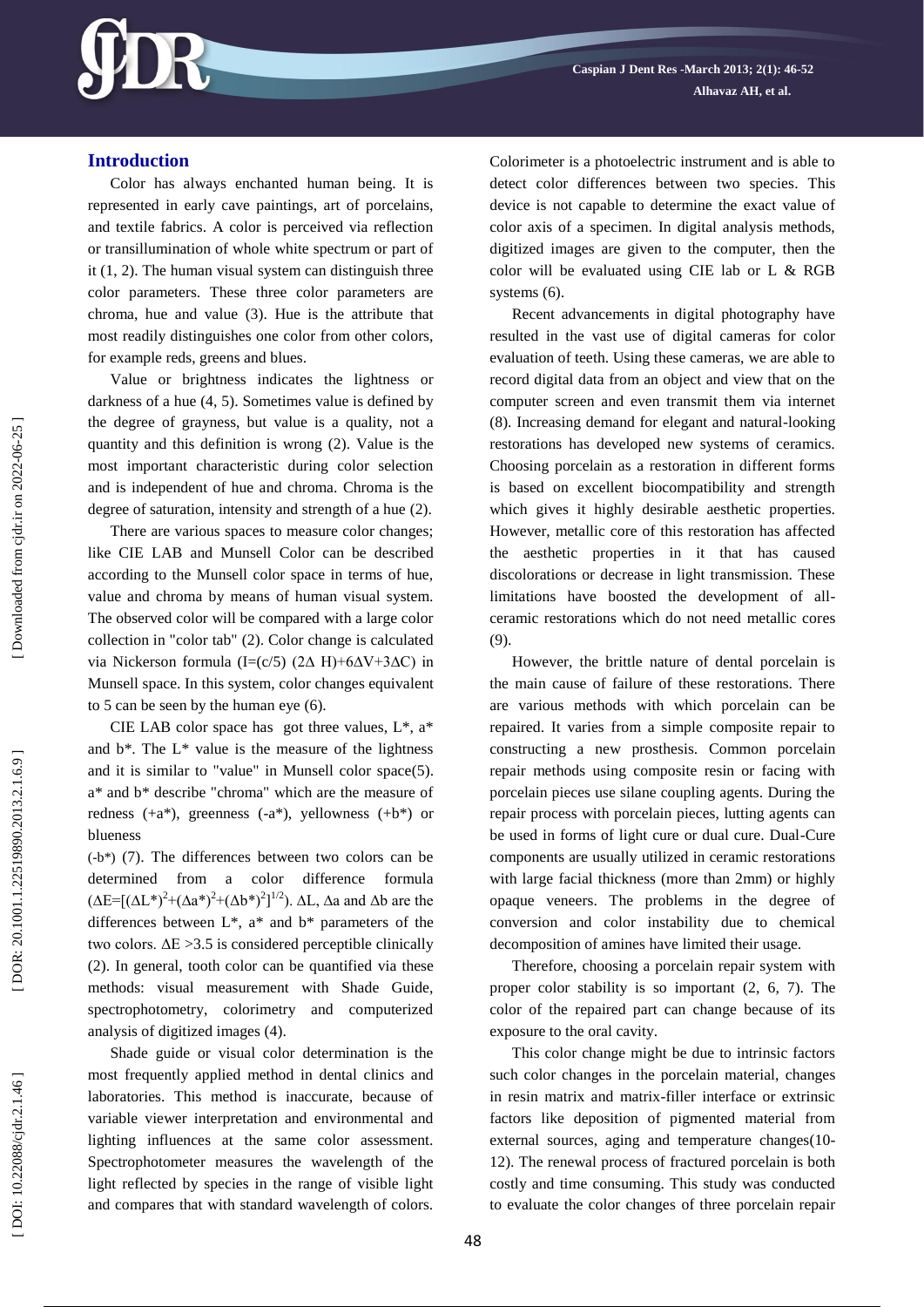

systems using different materials and cement polymerization methods in repairing porcelain fractures.

# **Method s**

In this in -vitro study, porcelain feldspathic samples (Ceramco 3, Densply, Germany) were used. Using a silicone mold, 30 porcelain feldspathic pieces in A3 shade, 10 mm of diameter and 2mm of thickness on a condense vibrator were prepared. Porcelain surface was abraded by air stream with 50µm aluminium oxide particles. The samples were randomly distributed into three groups.

In all the groups, porcelain surface was etched using 9.5% hydrofluoric acid (Porcelain Etchant, Bisco, USA) in 90 seconds, then washed with distilled water, soaked piece of cotton and one drop of 96% alchohol and dried with air spray. In the first group, after using silane, bonding agent (Clearfil SE Bond, Kurary, Japan) was used and thinned with a light air spray and then cured for 20 seconds. Finally, using an A3 direct composite (Clearfil AP -X, Kurary, Japan) and a silicone mold with 8 mm diameter and 2 mm thickness of restoration was built. A glasslam was put on it and the sample was cured with light cure device (Coltolux 75, Colten,  $800$ mw/cm<sup>2</sup>) for 40 seconds up and down.

In groups 2 and 3, disk shaped feldspathic porcelain restoration with 8mm diameter and 2mm thickness was prepared with the same method. In group 2, dual cure cement (Panavia F2) was used following the instructions. It means that after etching the porcelain, equal amounts of bonding (Clearfil SE bond) and silane (Porcelain bond activator, Kuraray, Japan) were mixed, poured on the porcelain surface and thinned with air spray. After dual cure cement (Panavia F2), light cement shade was prepared following the instructions and the second piece was put with a light pressure and light -cured for 40 seconds from up and down. In group 3, after etching, the porcelain was covered with silane (Bis-Silan<sup>TM</sup>, Bisco. USA) and was thinned after 30 seconds with air spray.

The surface of the porcelain was poured with a thin layer of HEMA free porcelain bonding resin. The adequate amounts of translucent light -cure cement (Choice 2) were used and the second piece was positioned with a light pressure and light -cured for 40 second up and down, similar to group 2. Before the

aging process, the samples were inserted in a light box (Iran, Yazd) under D56 light w hich emitted from both sides with 45 angle. Photographs were taken from the samples with a gray background from a 15cm distance using a 12 Mega pixel Canon camera (SXG, Tokyo, Japan). After taking primary photographs, the aging process of the samples was accomplished under 3000 cycles thermocycling  $(5^{\circ}/55^{\circ}c)$  and then, they were inserted in an incubator in distilled water at 37˚c and 100% humidity. After 90 and 180 days, the photographs were taken from the samples with similar conditions. The camera was positioned on a fixed tripod and the distance from the samples, light source and the background were identical during the experiments.

The photographs were saved on the computer and using MATLAB software, the color of the samples were determined. Then, the laboratory properties of the surface of the samples were measured according to the CIE system and ∆E (color differences) was determined using  $\Delta E = [(\Delta L)^2 + (\Delta a)^2 + (\Delta b)^2]^{1/2}$  formula.

At first, to assess the constancy of the photography ability of the camera, pilot samples were chosen, 5 photos of each were taken and compared. The color changes between the primary and experimental samples from0 to 90 go days were measured according to the CIE1976 color change formula. Data was statistically analyzed using repeated measures ANOVA, Paired t -test and one way ANOVA with SPSS 17 software ( p<0.05).

### **Results**

The results have shown the repeatability of the method of measurement of color changes by digital camera for pilot samples and are represented in table 1. In the analysis of the pilot data, Intra class Correlation (ICC) was 0.71 and this confirms the reliability of the camera and the method used in this study. It should be emphasized that  $\Delta E \leq 3.5$  is accepted clinically and the human eye cannot detect color changes beneath that (1).

**Table 1. Table of the E values of the pilot samples using digital camera to evaluate repeatability**

| Е                  | <b>Image 1</b> | <b>Image 2</b> | <b>Image 3</b> | <b>Image 4</b> | <b>Image 5</b> |
|--------------------|----------------|----------------|----------------|----------------|----------------|
| Pilot <sub>1</sub> | 82.68          | 82.24          | 80.97          | 81.64          | 81.56          |
| Pilot <sub>2</sub> | 83             | 82.11          | 81.46          | 81.79          | 82.46          |
| Pilot3             | 82.25          | 82.46          | 81.11          | 81.66          | 81.88          |
| Pilot <sub>4</sub> | 83.75          | 81.56          | 80.29          | 81.37          | 82.10          |
| Pilot <sub>5</sub> | 82.45          | 82.30          | 81.67          | 80.93          | 81.55          |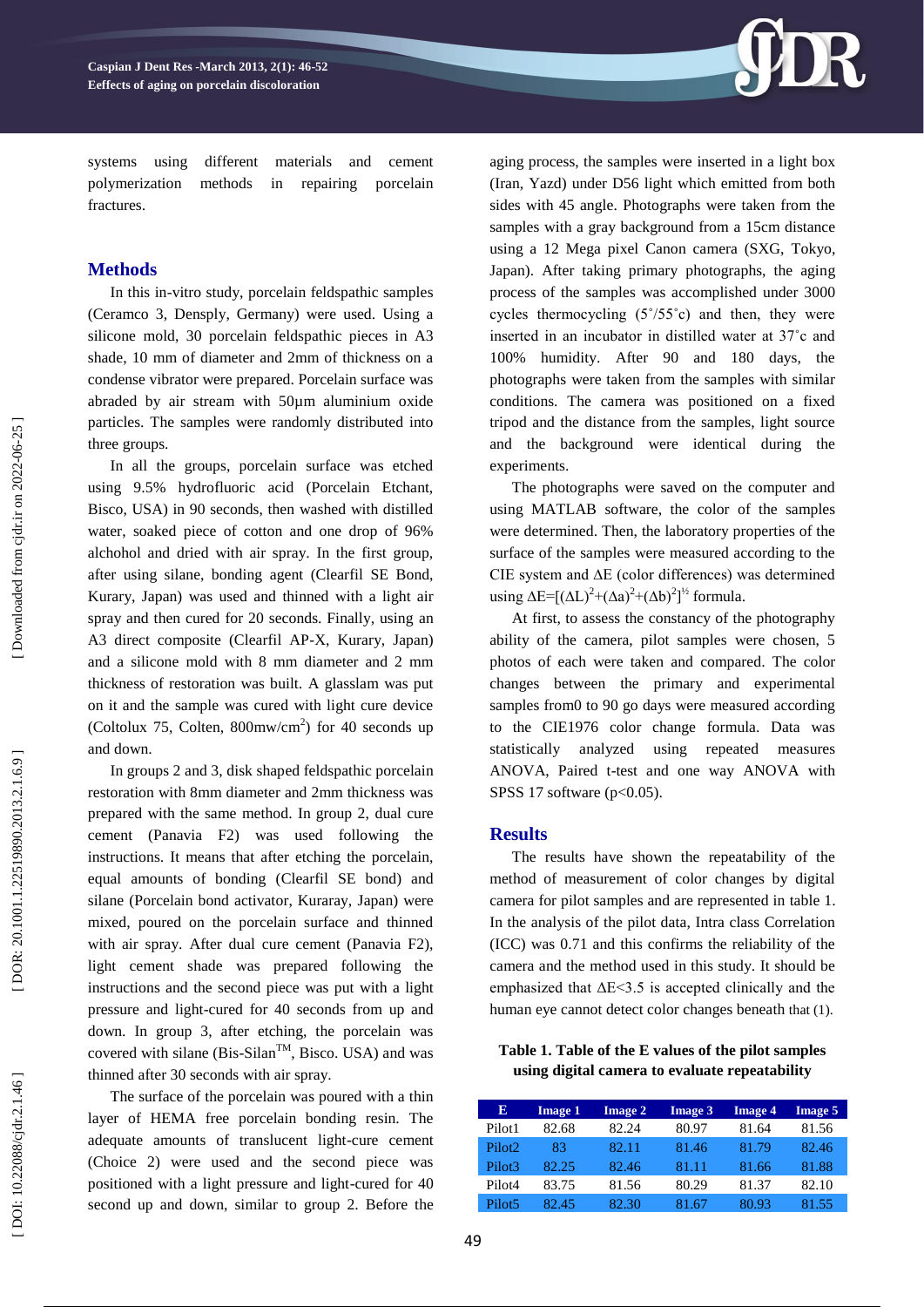In Choice2 cement group, changes in all time span, 0 to 90 days (p=0.001), 90 to 180 days ( p=0.001) and 0 to 180 days ( p =0.006) were statistically significant.

However, in Panavia cement group in a 90 to 180 day period, the color changes were not significant  $(p=0.167)$ . Also in Composite group, in a period of 0 to 90 days, there were no significant color changes ( $p=0.133$ ). In a 0 to 180 day period,  $\Delta E$  in the Choice group was  $3.33\pm0.88$ , in the Panavia F2.0 group was 3.13±1.23 and in Clearfil composite group was 2.61±1.63 . The differences between the groups are not significant ( p=0.133 and F(2,16.98)=2.18) ( figure1).

Changes in L and a parameters in all groups in the period of 0 to 180 days were significant, but in Panavia group, a parameter did not have any significant change (p=0.084) (table 2). The mean of the changes in a and L parameters in all three groups did not differ significantly  $[(p=1 \text{ and } F(2)=2.50) \text{ and } (p=0.18 \text{ and }$  $F(2)=0.18$ ]. But there was a significant difference in b

parameter between the groups (p=0.004 and  $F(2)=6.97$ ). Comparing L, a and b changes in all groups, only b parameter between composite and Panavia showed a significant difference ( table 3).



**Figure 1. Comparison of the color ΔE in a 0 to 180 day using CIE system**

|                          |       | L value | <b>Significance</b>       | A     |      | <b>Significance</b>         | B     |       | <b>Significance</b>      |
|--------------------------|-------|---------|---------------------------|-------|------|-----------------------------|-------|-------|--------------------------|
| Group                    | Day 0 | 180.    | level                     | Day 0 | 180  | level                       | Day 0 | 180   | level                    |
| Choice 2                 | 76.80 | 80.2    | $t(a)=11.69$<br>$p=0.001$ | 2.18  | 2.37 | $t(a) = -3.88$<br>$p=0.004$ | 13.91 | 13.4  | $t(a)=5.47$<br>$p=0.001$ |
| Panavia F <sub>2.0</sub> | 78.06 | 80.17   | $t(a)=-5.56$<br>$p=0.001$ | 2.32  | 2.49 | $t(a)=1.9$<br>$p=0.084$     | 13.70 | 13.23 | $t(a)=2.30$<br>$p=0.001$ |
| Composite<br>clearfil    | 78.41 | 81.03   | $t(a)=-5.05$<br>$p=0.001$ | 3.30  | 3.44 | $t(a)=2.53$<br>$p=0.032$    | 16.76 | 14.98 | $t(a)=5$<br>$p=0.001$    |

## **Table 2. Changes in L\*, a\* and b\* parameters in a 0 to 180 day period**

#### **Table 3 . Comparison of changes in L, a and b parameters in the period of 0 to 180 days between groups**

| <b>Groups</b>     | <b>b</b> changes P | a changes | L changes |  |
|-------------------|--------------------|-----------|-----------|--|
|                   | value <sup>1</sup> | P value   | P value   |  |
| Choice2-panavia   | 0.357              | 1.00      | 0.14      |  |
| Choice2-composite | 0.109              | 1.00      | 0.565     |  |
| Composite-panavia | 0.019              | 1 00      | LOO.      |  |

#### **Discussion**

In the present study, the mean E changes (∆E) in all groups were statistically significant  $(p<0.05)$ , but these changes and discolorations were clinically acceptable  $(AE < 3.5)$ .

The discoloration of porcelain repair systems like Clearfil Composite, porcelain segment with Choice light cure cement and porcelain segment with Panavia F 2.0 dual cure cement, 90 and 180 days after the aging process was assessed using digital camera. The mean color changes were significant in all the study groups  $(p<0.05)$ , but these changes were clinically acceptable, due to limitation of the human eye (∆E<3.5). In Choice and Panavia cement groups, most changes were seen in a of 0 to 90 day period, but in the composite group, it was seen in a period of 90 to 180 days after aging process. Also, in this study, most changes were observed around L parameter, and b parameter was decreased in all groups.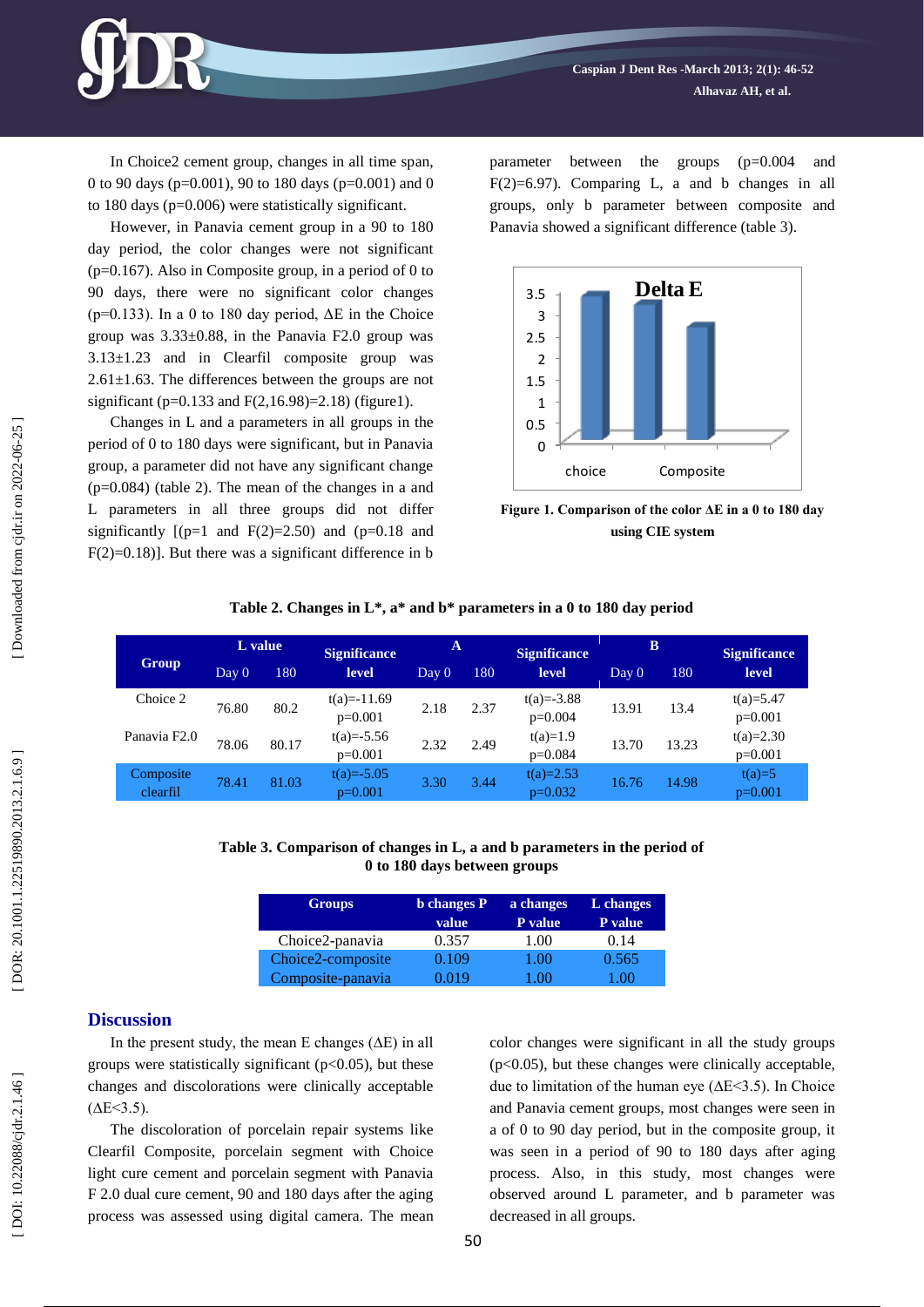

During data analysis, Cronbach'salpha value was obtained (0.71), that confirmed the reliability and repeatability of the digital camera in the assessment of color of the dental material. Finally, color evaluation was performed using MATLAB software. Cal et al ( 4), Jarad et al (8), Tung et al (13) and Schropp (14) studies confirmed the use of digital camera to assess discoloration on the condition of proper utilization and regulation of distance and angles. However Cal et al (15) . In 2006 in a study which compared a digital camera and spectrophotometer, found that the "L" parameter of camera images did not have a statistically significant correlation with spectrophotometer data, but the "a" and "b" parameters of both instruments showed statistically significant correlation. Also Caglar et al. in a project assessing the reliability of digital camera in determining colors, found that the  $L^*$  and  $b^*$  values obtained from digital camera showed a significant correlation with colorimetry data, but this did not hold true in  $a^*$  value (16). The  $L^*$ ,  $a^*$  and  $b^*$  values of digital camera images can be obtained from various softwares like the photoshop and MATLAB (4, 15, 17). Guan et al. compared color evaluation by digital camera and spectrophotometer and used MATLAB software to measure tooth color in  $L^*$  a\*  $b^*$  system. They have found that the application of digital camera in the assessment of discoloration is reliable (17).

The main advantage of using MATLAB software instead of photoshop is that, in photoshop by using Eyedropper Tool, the arithmetic mean of the selected points will be calculated, but by using MATLAB, programming and calculation of the whole surface is possible.

The present study revealed that although color change was statistically significant, but it was less than 3.5 and was clinically negligible. These results were similar to the previous studies which were to assess the accelerated aging effect using spectrophotometer and found clinically acceptable significant discoloration in cements  $(\Delta E \le 3.5)(18-20)$ . In our study, most changes were observed in L parameter and b parameter was



decreased in all groups. Heydecke et al (11) . found similar data in 2001.

The interesting point of the present study was that Panavia F2.0 dual cure cement had a better color stability than choice 2 light cure cement, although these changes could not be seen by the human eye  $( \Delta E \leq 3.5)$ . It is expected that due to the presence of Amine accelerating agents in this cement, discoloration will be more. The presence of two types of light activator in Panavia F2.0 and probable high rate of polymerization may explain this contradiction. Also, the existence of Methacryloyloxydecyl Dihydrogen Phosphate (MDP) in resin matrix of cement may be another cause of that. With due attention to Zhang s research, it seems that the difference in type of curing (dual or self) is not the main reason of the difference in color changes (21), manufacturer and used dental material should be noted. Panavia F2.0 dual cure cement and Choice 2 Light cure cement were not from the same company and this was one of our study limitations. Comparing a light cure and dual cure cement from same the company with different techniques of polymerization like Soft or High intensity is the subject of the future studies to better identify the effect of method of polymerization on color stability.

The other limitation was the absence of spectrophotometer in the study to compare with the results obtained from the camera .It is suggested that this study should be conducted in clinics and for a longer time span. Also, composite samples were not polished and this might increase surface roughness and discoloration which could affect our results.

#### **Conclusion**

Referring to the results of this study, the color stability of Panavia, Choice and Clearfil resin composite cements is clinically acceptable. As renewal of porcelain crowns are costly, these materials can be routinely employed to repair chipped or fractured porcelains.

## **Acknowledgment s**

The authors would like to thank the Research Committee of Babol University of Medical Sciences, the Research Center Committee of Babol School of Dentistry, and the professors and personnel of